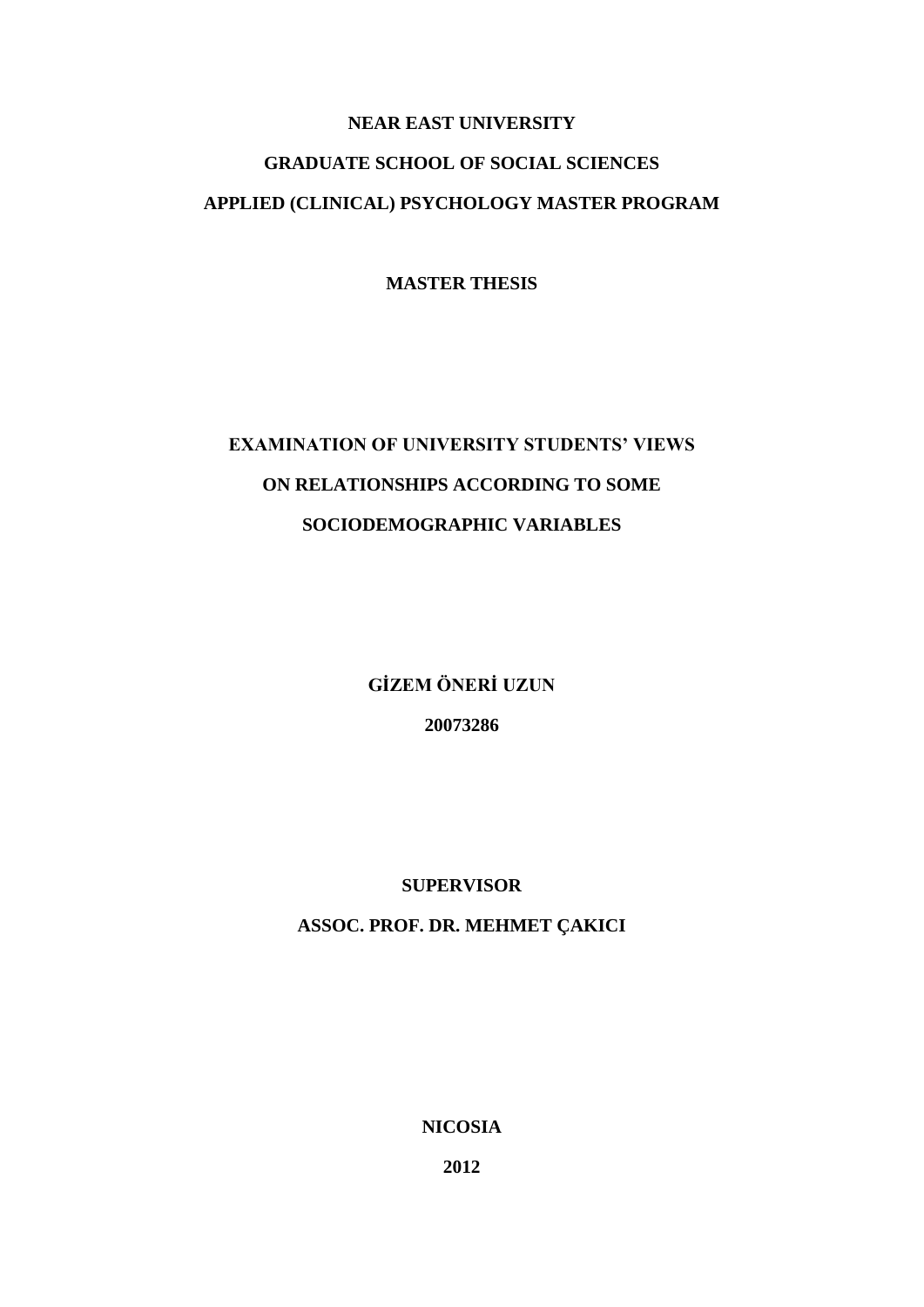## **NEAR EAST UNIVERSITY GRADUATE SCHOOL OF SOCIAL SCIENCES**

## **Applied (Clinical) Psychology Master Program Master Thesis**

Examination of University Students' Views on Relationships According to Some Sociodemographic Variables

Prepared by: Gizem ÖNERİ UZUN

### **We certify that the thesis is satisfactory for the award of the Degree of Master of Science in Applied (Clinical) Psychology.**

#### **Examining Committee in Charge**

Assoc. Prof. Dr. Ebru Tansel Çakıcı Chairman of the Comitee,

Chairman of the Department of Psychology, Near East University

Assoc. Prof. Dr. Mehmet Çakıcı Department of Psychology, Near East University (Supervisor)

Assist. Prof. Dr. Zihniye Okray Department of Psychology, Near East University

> **Approval of The Graduate School Social Sciences Prof. Dr. Aykut Polatoğlu Director**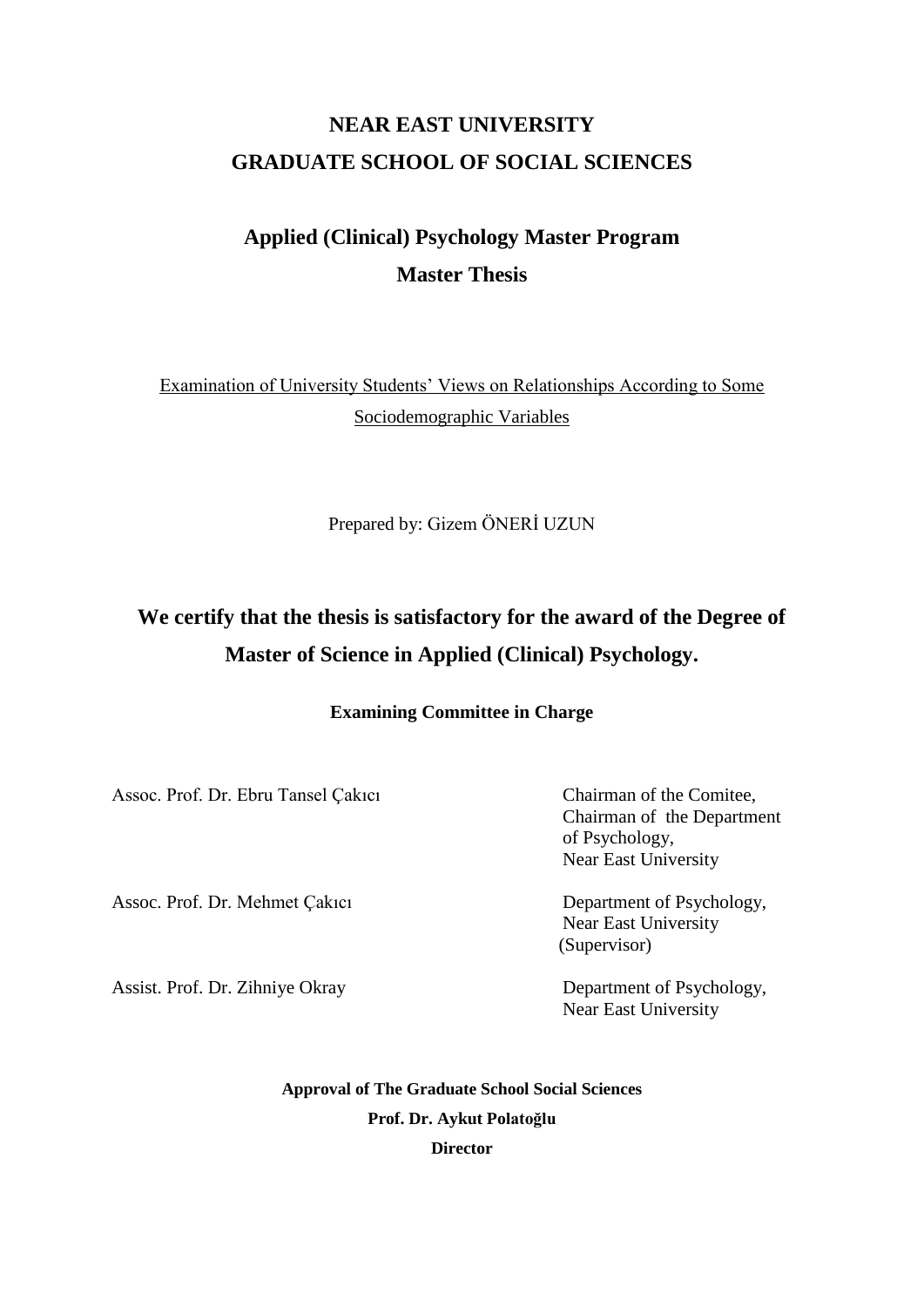### **ÖZET**

# **Üniversie Öğrencilerinin İlişkilere Bakışının Bazı Sosyo-Demografik Değişkenler Açısından İrdelenmesi** Hazırlayan: **Gizem ÖNERİ UZUN Haziran, 2012**

Bu çalışmanın amacı, yaş, cinsiyet, doğum yeri, yerleşim yeri vb. gibi bazı demografik değişkenler ve yalnızlık duygusunun ilişkiler ve evliliğe bakışı nasıl etkilediğini araştırmaktır.

Bu amaçla, Yakın Doğu Üniversitesi Psikolojik Danışmanlık ve Rehberlik Bölümü öğrencilerinden amaçlı örneklem tekniğiyle 70 kız öğrenci ve 70 erkek öğrenci toplam 140 kişi çalışmaya dahil edilmiştir.

Katılımcılara Demografik Bilgi Formu, Çok Boyutlu İlişki Ölçeği, UCLA Yalnızlık Ölçeği uygulanmıştır. Veriler SPSS 17 programı kullanılarak analiz edilmiştir. Öğrencilerin çoğu (%67) ideal evlilik yaşını 30 yaştan önce görmekte ve kiminle evleneceklerine kendilerinin karar vereceğini bildirmektedir. %76 gibi bir oran bekarete önem vermektedir.

Erkeklerin kızlara göre ilişkiye daha iyi uyum sağladıklarını düşündüğü ve ilişki ile ilgili konularda dış kontrole daha yatkın oldukları bulunmuştur. Türkiyeli öğrenciler arasında ilişkiye girerken farkındalık ve uyum daha yüksek bulunmuştur. Üniversitenin ilk 2 yılında ilişki ile ilgili kaygılar son iki yıldaki öğrencilere göre daha yüksektir. Anne-babalarının evlilik durumunun veya öğrencilerin bekarete bakış açısının ilişkiye bakış açısını etkilemediği görülmektedir.

Mevcut çalışma üniversite öğrencilerinin evlilik ve ilişkiye bakış açıları ile ilgili bazı temel bilgiler sunmaktadır. Benzer çalışmaların tekrarlanması bu tutumlarda zaman içinde ortaya çıkan değişimi gösterebilir.

**Anahtar Kelimeler: Evlilik, Eş Seçimi, Aile, İlişki, Gençlik.**

i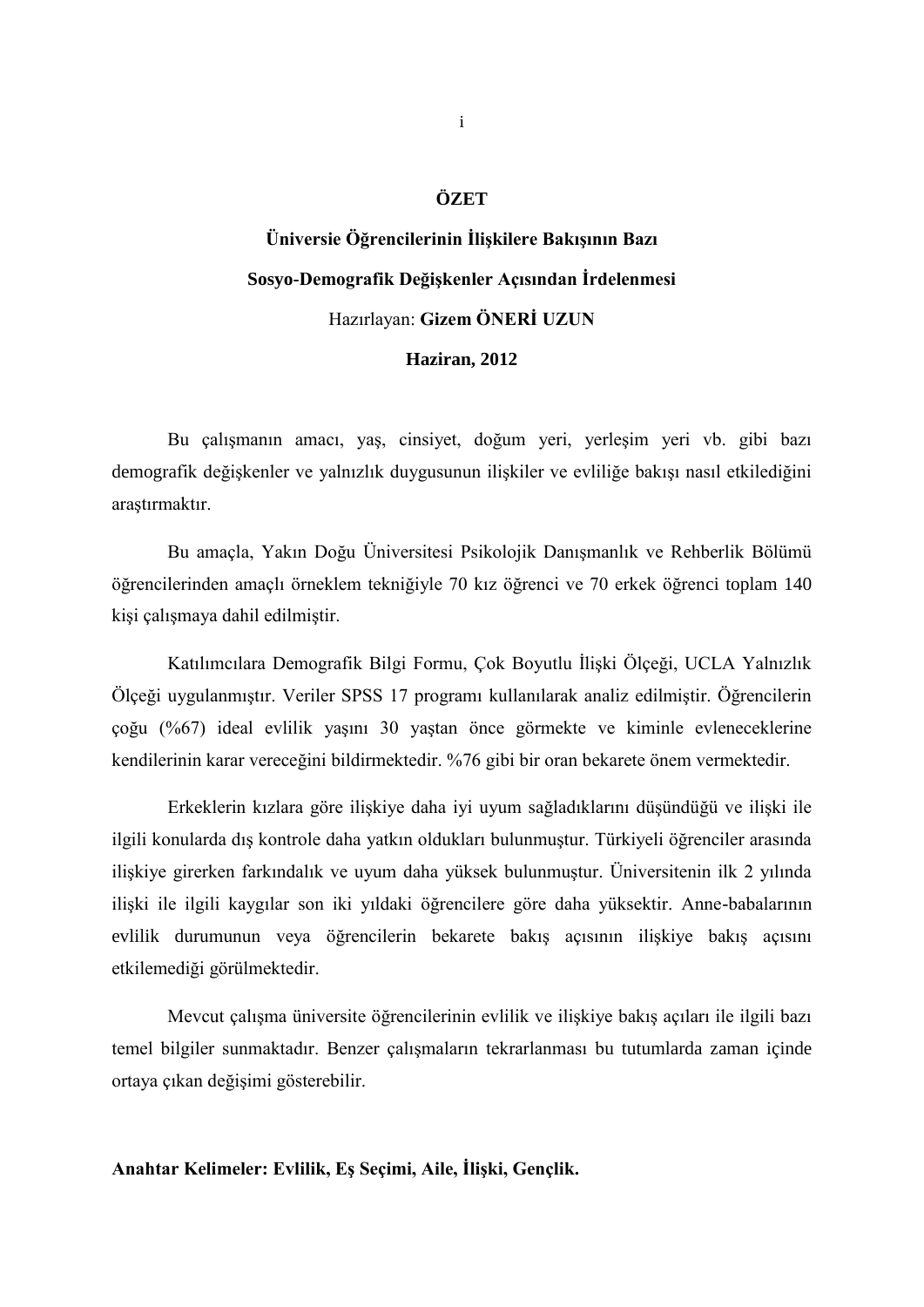#### **ABSTRACT**

### **Examination Of University Students' View On Relationships According To Some Sociodemographic Variables**

### Prepared by: **Gizem ÖNERİ UZUN**

#### **June, 2012**

The aim of this research is to evaluate the effects of some different demographic variables, such as, age, gender, place of birth, location along with feelings of loneliness on relationships and views on marriage.

With this aim, the participants were choosen from Psychological Counseling and Guidance Department of Near East University students. At this study sampling technique was employed on 70 female students and 70 male students.

Subjects completed a questionnaire composed of a demographic information form, relationships between other people was measured by using Multidimensional Relationship Questionnaire and loneliness measured by using UCLA. Daha were analysed by using SPSS 17. Most of the students (%67) have noted that the ideal age of marriage is before 30s and they will decide with whom they will get married. The 76% percentage of them gives importance to the virginity.

It is thought that males adjust better to the relationship than females and it has been found that males are more prone to outer control to the issues that are related to the relationship, and that awareness and compliance was higher between Turkish students when being in a relationship. The students concerns about relationship is much higher at the last two years then the first two years of university and marital status of the parents or the perspective view of virginity does not affect the students point of view towards the relationship.

The present study offers some basic information on university students perspectives on relationship and marriage. On repetition of similar studies these attitudes may change over the time resulting.

**Keywords: Marriage, Choosing a partner/spouse, Family, Relationship, Young individuals.**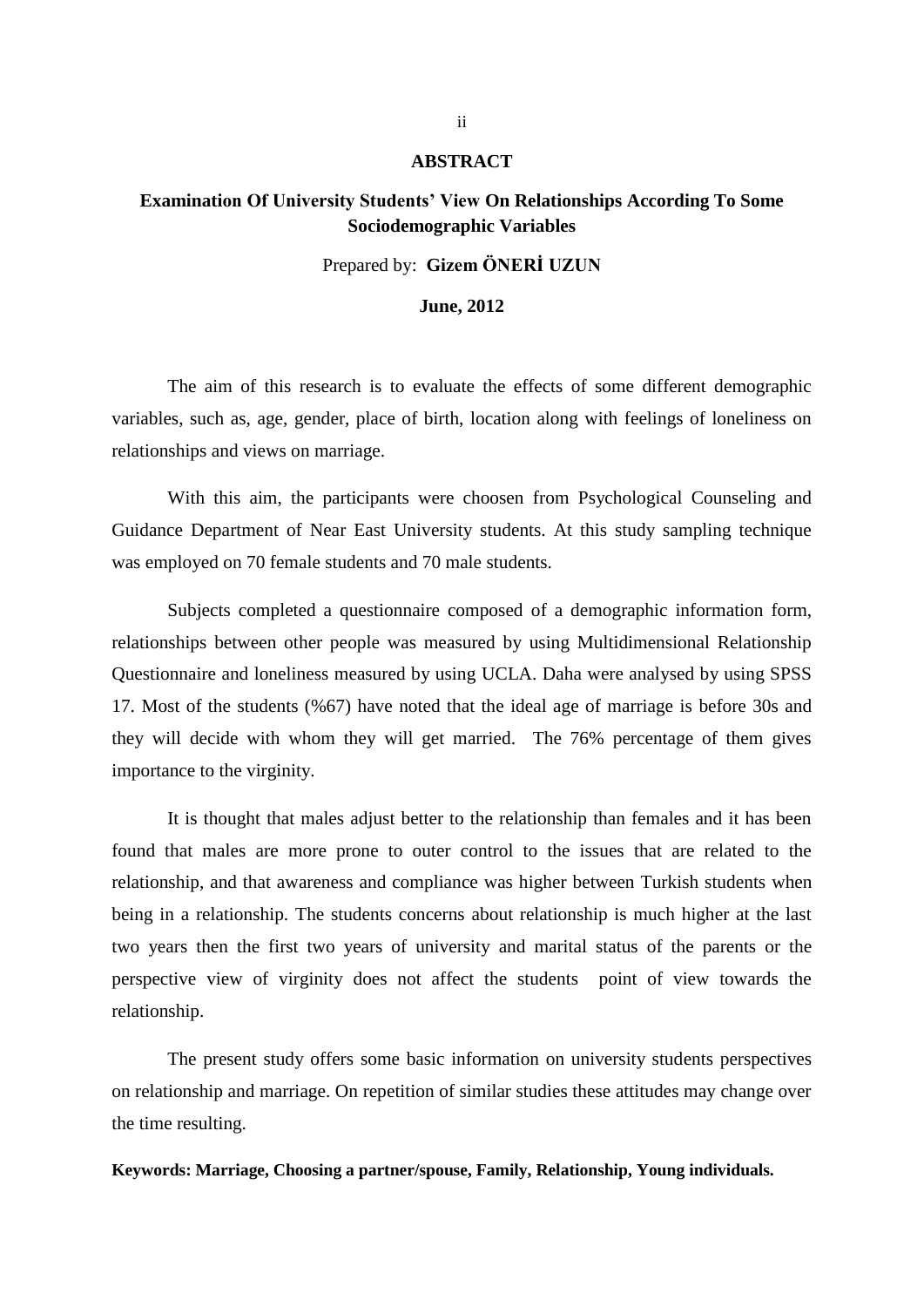### **ACKNOWLEDGEMENT**

I thank Assoc. Prof. Dr. Mehmet Çakıcı for this study. I thank Assoc. Prof. Dr. Ebru Tansel Çakıcı. I thank Assist. Prof. Dr. Zihniye Okray for the positive criticism, support and unending patience at every stage of my research. I thank all the students that were the source of my study and who answered my survey sincerely. Finally I thank a lot to my husband, mum, dad and sister who supported me through all my research materially and morally.

Gizem ÖNERİ UZUN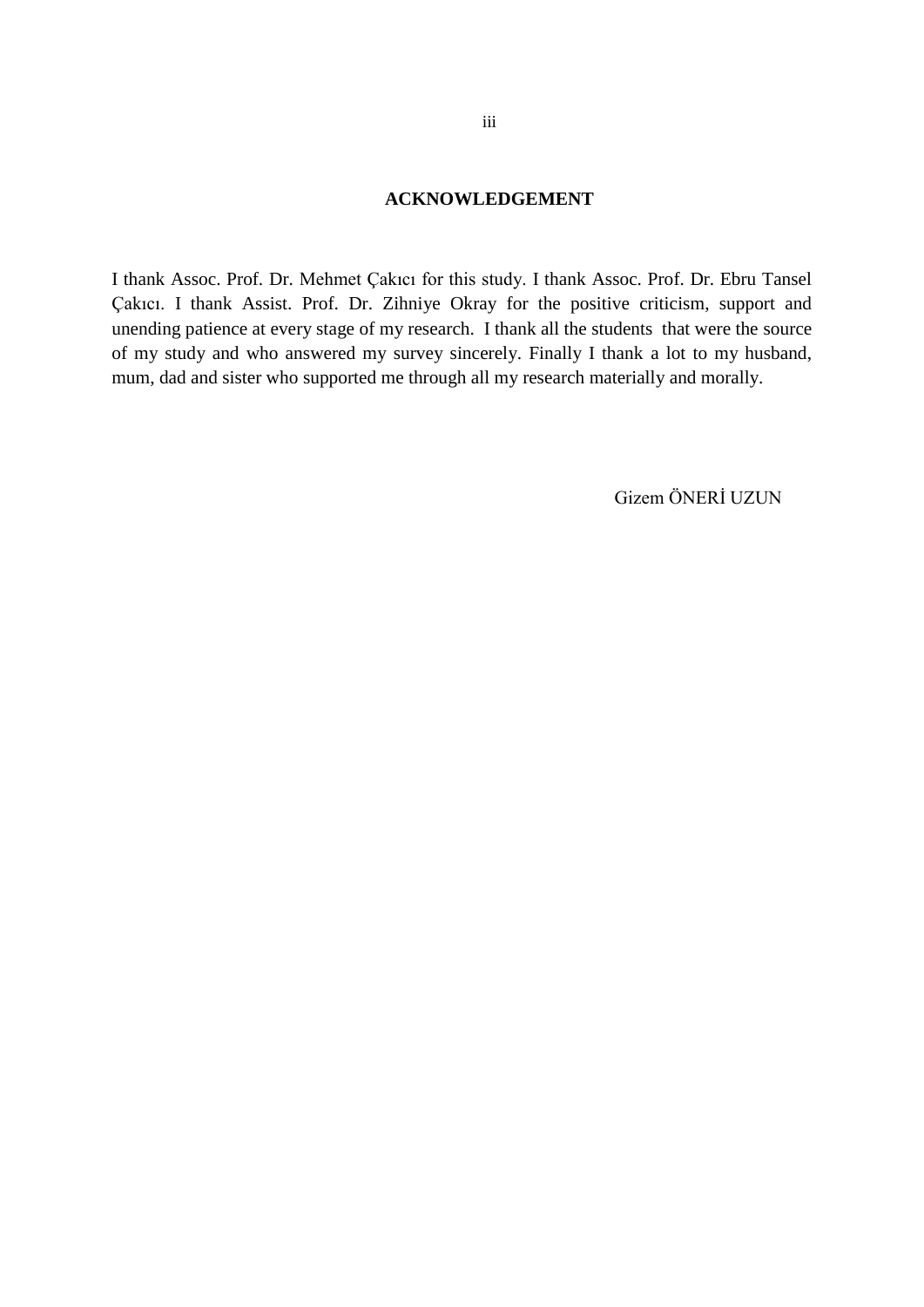## **TABLE OF CONTENTS**

|                | Page |
|----------------|------|
| N <sub>0</sub> |      |
|                |      |
|                |      |
|                |      |
|                |      |
|                |      |
|                |      |
|                |      |
|                |      |
|                |      |
|                |      |
|                |      |
|                |      |
|                |      |
|                |      |
|                |      |
|                |      |
|                |      |
|                |      |
|                |      |
|                |      |
|                |      |
|                |      |
|                |      |
|                |      |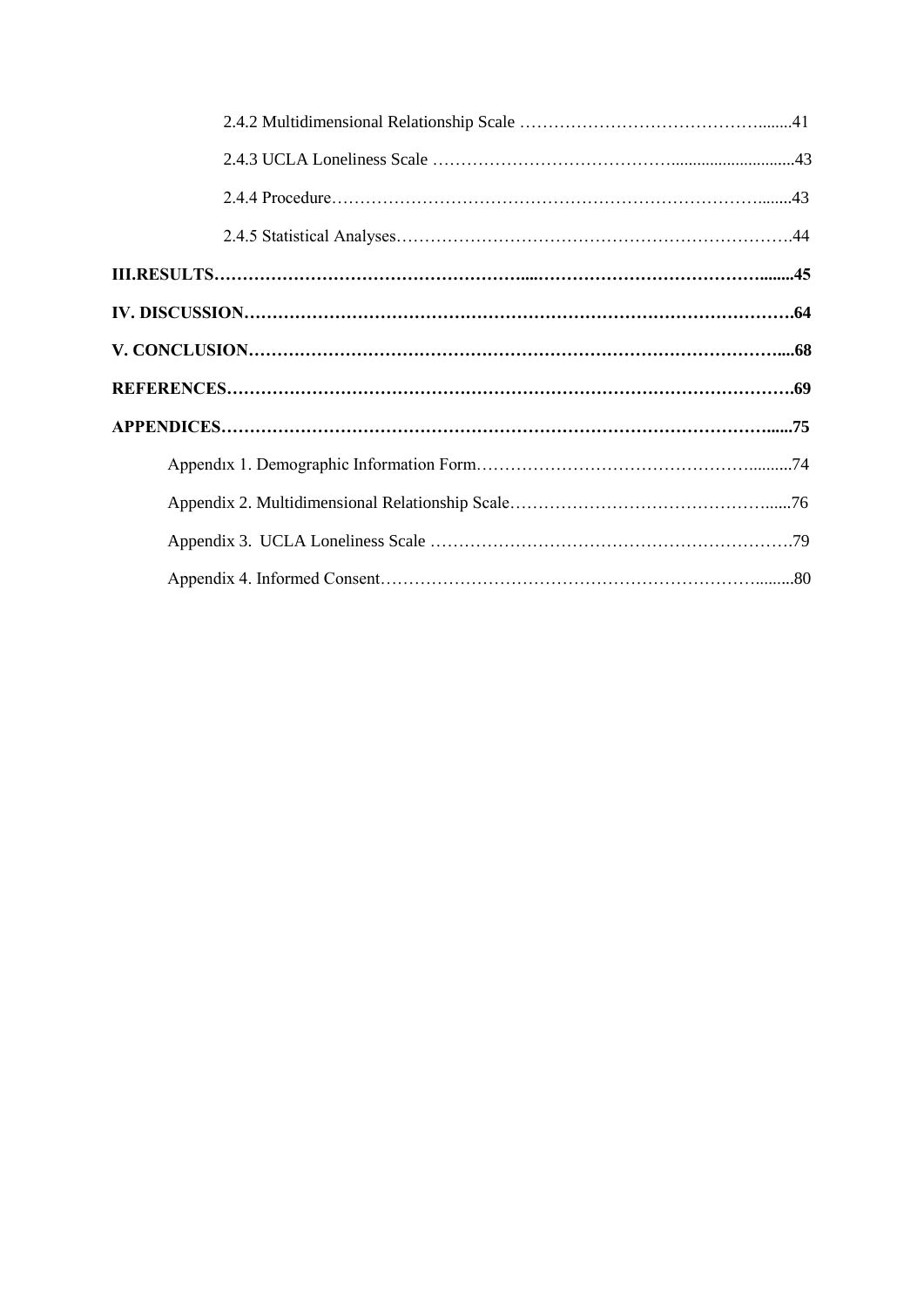### **LIST OF TABLES**

| Table 2. Comparison of MRQ Subscale Scores According to Age of Participants47             |  |
|-------------------------------------------------------------------------------------------|--|
| Table 3. Comparison of MRQ subscale scores according to gender of participants48          |  |
| Table 4. Comparison of MRQ subscale scores according to place of birth of participants49  |  |
| Table 5. Comparison of MRQ subscale scores according to year of study of participants50   |  |
| Table 6. Comparison of MRQ subscale scores according to accomodation of participants51    |  |
| Table 7. Comparison of MRQ subscale scores according to the marital status of the         |  |
| Table 8. Comparison of MRQ subscale scores according to who the participants prefer to    |  |
| Table 9. Comparison of MRQ subscale scores according to the importance given to virginity |  |
| Table 10. Comparison of MRQ subscale scores according to who affects the participants'    |  |
| Table 11. Comparison of MRQ subscale scores according to financial support from the       |  |
| Table 12. Comparison of MRQ subscale scores according to the participants' current        |  |
| Table 13. Comparison of MRQ subscale scores according to the participants' having         |  |
| Table 14. Comparison of MRQ subscale scores according to the social environment of the    |  |
| Table 15. Comparison of MRQ subscale scores according to the number of siblings of the    |  |
| Table 16. Comparison of MRQ subscale scores according to the type of marriage the         |  |
| Table 17. Comparison of MRQ subscale scores according to the participants perceived ideal |  |
| Table 18. Correlation between MRQ subscale and UCLA loneliness Scale Scores               |  |